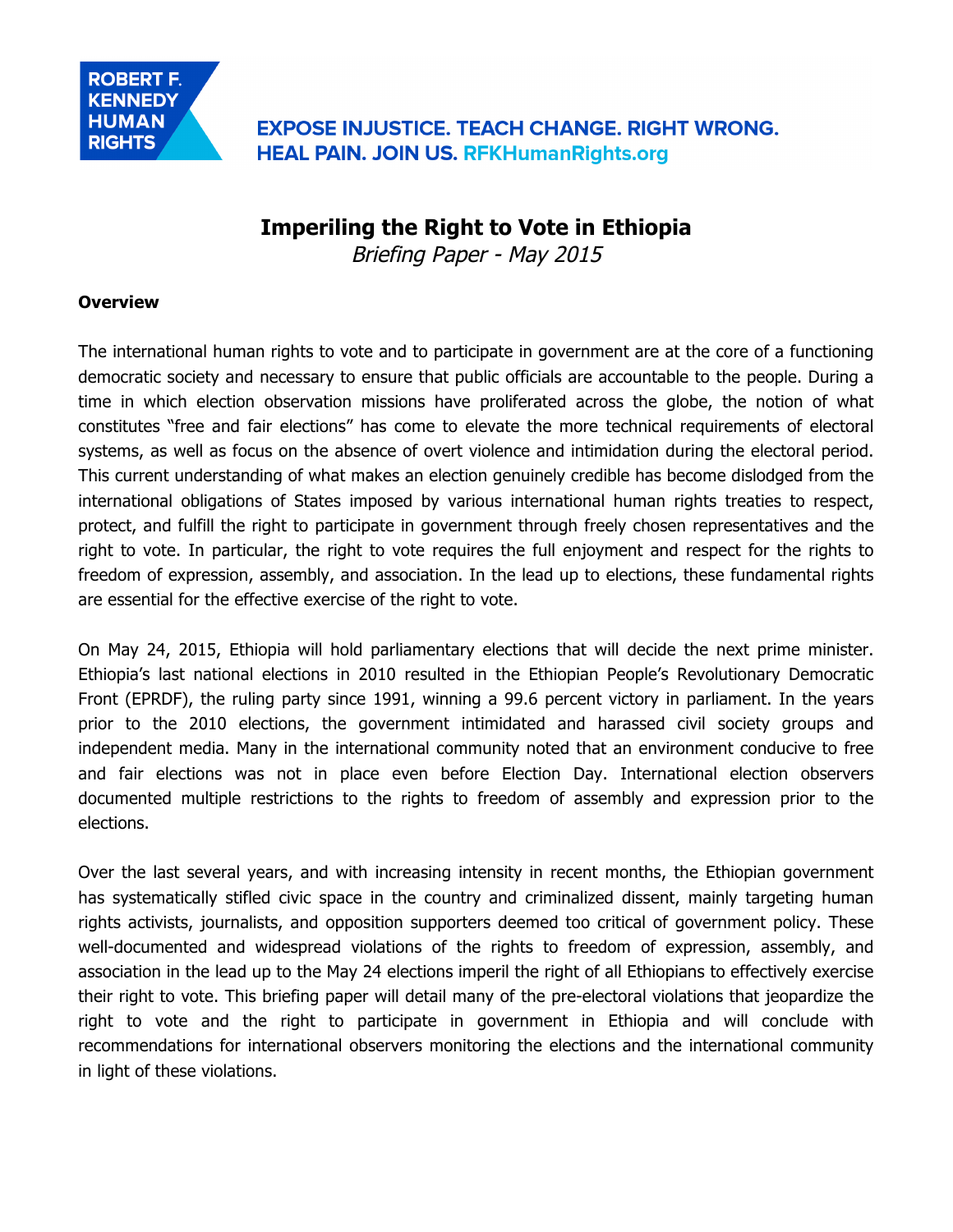#### **Freedom of Expression**

Ethiopian government officials have threatened, harassed, detained, and prosecuted independent journalists with the effect of silencing dissent and preventing the receipt of information critical for an informed, democratic debate ahead of the May 2015 elections. Police intimidation and harassment of journalists and bloggers have resulted in more than sixty journalists fleeing the country since 2010 and the closure of six independent publications in 2014. The result is a chilling effect and self-censorship among journalists who have chosen to remain in the country. Government officials have harassed and threatened the viewers and those supplying information to independent foreign media outlets such as the Oromia Media Network (OMN). One filmmaker who partnered with the TV channel was forced to end collaboration with OMN after he received threats from security personnel that his collaboration with OMN amounted to "assisting terrorists."<sup>1</sup> In the summer of 2014, the state-owned Ethiopian Broadcasting Corporation publically denounced five independent magazines and newspapers by reporting that these outlets wanted to "destabilize" the government and are associated with terrorist organizations.<sup>2</sup>

The Ethiopian government has also increasingly used the 2009 Anti-Terrorism Proclamation ("Antiterrorism law") to prosecute and threaten independent journalists and bloggers. The law's overly broad and impermissibly vague provisions defining "terrorism" and "encouraging or inducing terrorism" are consistently applied to restrict legitimate forms of expression. In early 2014, security forces invoked the Anti-terrorism law and threatened to arrest a group of independent journalists, who were in the process of forming the Ethiopian Journalists Forum (EJF). This threat ultimately succeeded in preventing the formation of EJF.<sup>3</sup>

Whether under the anti-terrorism law or other sections of the criminal code, independent bloggers and journalists have also been charged, detained, and prosecuted for being too critical of government policies. Ethiopia currently has the highest number of detained journalists of any country in Africa, with at least nineteen currently in detention. Independent bloggers and journalists have been arrested and detained and publications have been shut down for disseminating ideas and facts critical of the ruling party's policies and human rights abuses. Six independent bloggers with the collective Zone 9, and three other journalists, who published material critical of the ruling party, were arrested in April 2014 and later charged with terrorism and inciting violence. They could face the death penalty if convicted. In August of 2014, six independent magazines and newspapers were charged with several crimes, including terrorism, endangering national security, and "smears against officials and public institutions," for publishing articles critical of the government, including an article on the use of the anti-terrorism law to silence journalists and dissidents. Two months later, Temesgen Desalegn, a newspaper editor who also

 $\overline{a}$ 

<sup>&</sup>lt;sup>1</sup> Human Rights Watch, "Journalism is Not a Crime": Violations of Media Freedom in Ethiopia 26 (2015), *available at* http://www.hrw.org/sites/default/files/reports/ethiopia0115\_ForUploadR.pdf.

 $^{2}$  *Id.* at 18-19.

 $3$  *Id.* at 52.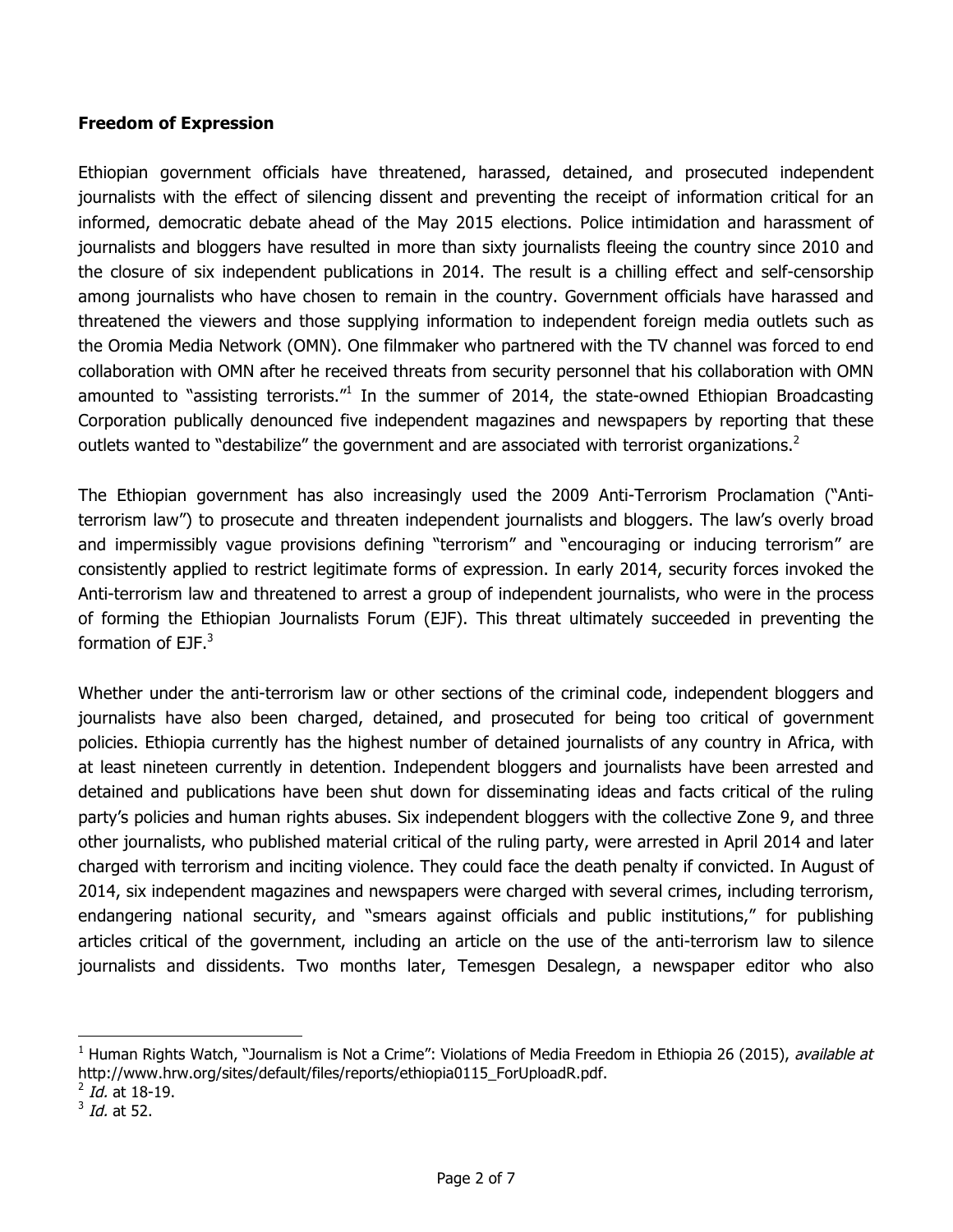published articles critical of the ruling party, was convicted of criminal defamation and sentenced to three years in prison.

## **Freedom of Assembly**

In the lead up to elections this May, government officials have also harassed, detained, and used excessive force against peaceful protestors, curbing the exercise of the right to freedom of assembly. The suppression of peaceful protests has often concentrated on preventing opposition parties from demonstrating publicly. In March of 2014, members of the Semayawi Party (Blue Party), the country's most active political opposition group, were arrested and held for several days when they chanted political slogans at an event on International Women's Day. Later, in December of 2014, police arrested an estimated ninety demonstrators when a coalition of opposition groups gathered to collectively protest Ethiopia's restrictions on the holding of public assemblies. In January of 2015, the police beat demonstrators, including several members of the Unity for Democracy and Justice Party, at a protest against government repression of opposition parties.

The Ethiopian government's consistent practice of suppressing political rallies, which forms part of an overall crackdown on peaceful assemblies across the country, has resulted in a lack of an informed public debate on topics relevant to the upcoming elections and a chilling effect on forms of public assembly and expression. In April and May of 2014, security forces responded to peaceful protests in the Oromia Regional State with excessive force, resulting in at least thirty deaths of protestors and bystanders, as well as arbitrary arrests and the detention of thousands of citizens. In November 2014 security forces again used excessive force in response to a peaceful protest against the sale of Meskel Square in Bahir Dar City in the Oromo region, killing five protestors and arresting several more.

On April 22 of this year, protests over the killing of Ethiopian citizens by the international terrorist group ISIS morphed into anti-government demonstrations. Security forces responded with excessive force to disperse the crowd who began chanting anti-government slogans, and after some demonstrators started throwing stones; video recordings documented police beating protestors who were not responding with violence.

## **Freedom of Association**

Since its enactment in 2009, the Charities and Societies Proclamation ("CSO law") has violated the right to freedom of association and has decimated the ability of independent civil society groups in Ethiopia to carry out legitimate work, including voter education activities, human rights reporting, and political advocacy, that is critical to ensuring free debate and guaranteeing the right to receive information during the pre-electoral period. The CSO law imposes severe funding restrictions on civil society groups, criminalizes legitimate human rights activities, and allows for intrusive government interference in the internal operations of CSOs. The vagueness of the law also allows for broad and unequal application,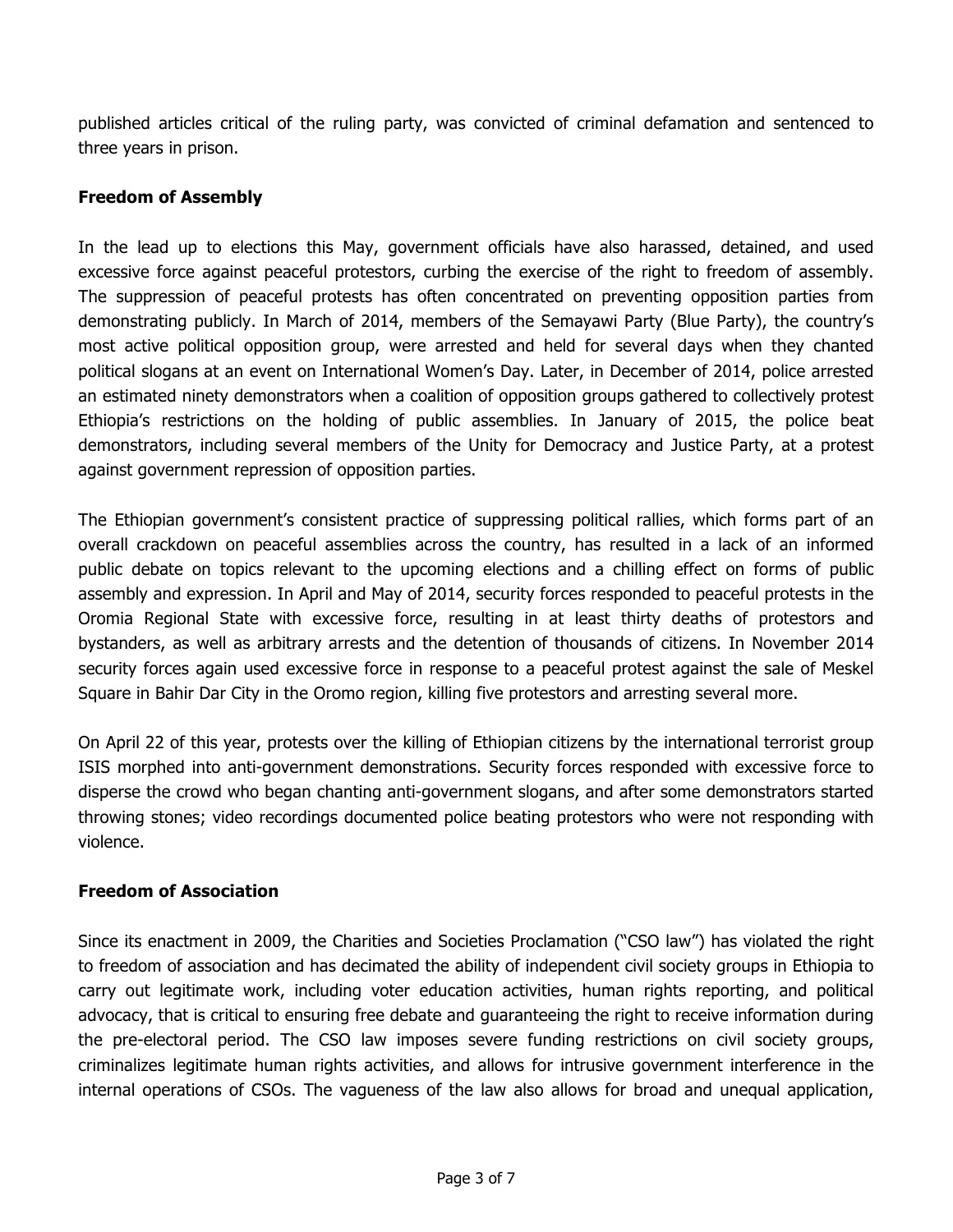which in turn, produces a chilling effect on civil society organizations that would otherwise disseminate critical human rights information. For example, the Ethiopian Human Rights Council (EHRC) had documented human rights violations across the country through its twelve offices since 1991. Since the enactment of the CSO law in 2009, EHRC has been forced to reduce its offices to four and the staff by 85 percent, crippling the reach, scope, and overall effectiveness of their work.

The government has also targeted opposition political parties and associations, preventing them from fully functioning by arresting leaders and targeting members based on their membership violating the right to freedom of association. After the Oromo protests in April and May 2014, the Oromo Federalist Congress party (OFC) reported that several hundred members were arrested in the ensuing months based in large part on a party membership list stolen from their Dembi Dollo office in June of 2014.<sup>4</sup> In July 2014, the police arrested several members of the Blue Party, Unity for Democracy and Justice, and the Arena Tigray Party on suspicion of terrorism,<sup>5</sup> a charge often used to silence dissenters. In the fall of 2014, two Blue Party officials and three members of the party were arrested and denied access to their family or a lawyer.<sup>6</sup>

## **Ethiopia's Obligations Under International Law**

The African Charter on Democracy, Elections, and Governance calls on State Parties to "ensure fundamental freedoms and human rights" in the context of holding regular, free, fair and transparent elections. The African Charter on Human and Peoples' Rights similarly ensures the right to participate freely in government, either directly or through freely chosen representatives under article 13.

The African Commission on Human and Peoples' Rights (ACHPR), in finding a violation of article 13, found that "a pattern of action designed to hamper [a potential political candidate's] political participation" denies the potential candidate the right to participate in government<sup>7</sup> and that the prevention of certain members of the population from running for office violates the rights of all citizens to freely choose a government representative. $8$ 

Under the International Covenant on Civil and Political Rights (ICCPR), acceded to by Ethiopia in 1993, the right to take part in public affairs and to vote is guaranteed by article 25. In interpreting the nature of a state's obligations under article 25, the United Nations Human Rights Committee has held that

 $\overline{a}$ 

<sup>&</sup>lt;sup>4</sup> Amnesty International, 'Because I am Oromo': Sweeping repression in the Oromia region of Ethiopia 40 (2014), available at https://www.amnesty.org/en/documents/afr25/006/2014/en/.

 $<sup>5</sup>$  Ethiopia: End the onslaught on dissent as arrests continue, Amnesty International (July 10, 2014 12:00am),</sup> https://www.amnesty.org/en/articles/news/2014/07/ethiopia-end-onslaught-dissent-arrests-continue/.

 $<sup>6</sup>$  Amnesty International, Amnesty International Report 2014/15: The State of the World's Human Rights 150</sup> (2015), available at https://www.amnesty.org/en/documents/pol10/0001/2015/en/.

<sup>7</sup> John K. Modise v. Botswana, Comm. No. 97/93, ACHPR, ¶ 97 (1993).

<sup>&</sup>lt;sup>8</sup> Legal Resources Foundation v. Zambia, Comm. No. 211/98, ACHPR, 172 (2001). See also Lawyers of Human Rights v. Swaziland, Comm. No. 251/02, ACHPR, ¶ 53 (2005) (finding that the prohibition of the formation of political parties also violates the people's right to participate in government).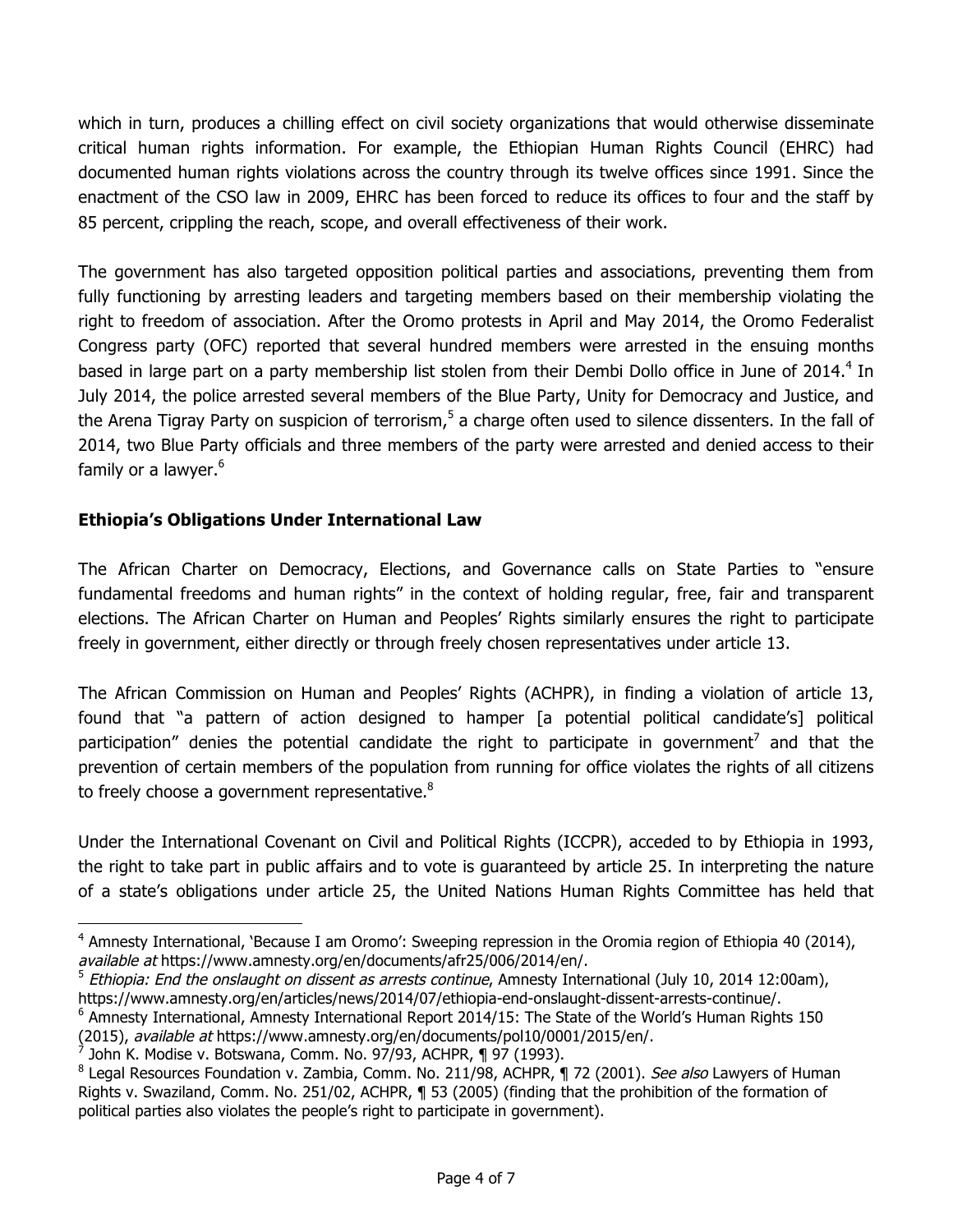"[f]reedom of expression, assembly and association are essential conditions for the effective exercise of the right to vote and must be fully protected," and that the right to vote "requires the full enjoyment and respect for the rights guaranteed in articles 19, 21 and 22 of the Covenant, including freedom to engage in political activity individually or through political parties and other organizations, freedom to debate public affairs, to hold peaceful demonstrations and meetings, to criticize and oppose, to publish political material, to campaign for election and to advertise political ideas."

The Human Rights Committee has further stated that States must ensure the right to "form and join organizations and associations concerned with political and public affairs" as an essential component of article 25 because "political parties and membership in parties play a significant role in the conduct of public affairs and the election process.<sup>"9</sup> States must also ensure the right to nondiscrimination for potential political candidates when running for office so as to ensure "that persons entitled to vote have a free choice of candidates."<sup>10</sup>

With respect to freedom of the press, the Human Rights Committee has stressed the importance of the right to access information, stating that "[i]n order to ensure the full enjoyment of rights protected by article 25 [of the ICCPR], the free communication of information and ideas about public and political issues between citizens, candidates and elected representatives is essential. This implies a free press and other media able to comment on public issues without censorship or restraint and to inform public opinion." The obligation to ensure an independent and free media means the "public also has a corresponding right to receive media output."<sup>11</sup>

## **African Union Election Observer Mission and Mandate**

The African Union (AU) is the only international body to send observers to monitor the upcoming Ethiopian elections. The long-term observers from the AU arrived on April 19 and a larger delegation of observers was scheduled to arrive on May 17. According to the AU Democracy and Electoral Assistance Unit, the AU election observers "have a mandate to observe, collect and analyze data in the lead up to the Parliamentary Elections on May 24th in line with relevant African Union and international instruments such as the African Charter on Democracy, Elections and Governance, the OAU/AU Declaration on the Principles Governing Democratic Elections in Africa, the African Union Guidelines for Election Observation and Monitoring Missions, the International Covenant on Civil and Political Rights (ICCPR), and the Universal Declaration of Human Rights (UDHR)."<sup>12</sup>

 $\overline{a}$ 

<sup>&</sup>lt;sup>9</sup> Human Rights Committee, CCPR General Comment No. 25: Article 25 (Participation in Public Affairs and the Right to Vote) The Right to Participate in Public Affairs, Voting Rights and the Right of Equal Access to Public Service, 1 27, U.N. Doc. CCPR/C/21/Rev. 1/Add. 7 (July 12, 1996).

 $^{10}$  *Id.* ¶ 15.

 $11$  *Id.*  $\blacksquare$  13.

 $12$  AUC Chairperson Approves the Deployment of African Union Long-Term Observers (LTOs) Mission to Ethiopia, African Union (April 20, 2015), http://pa.au.int/en/content/auc-chairperson-approves-deployment-african-unionlong-term-observers-ltos-mission-ethiopia.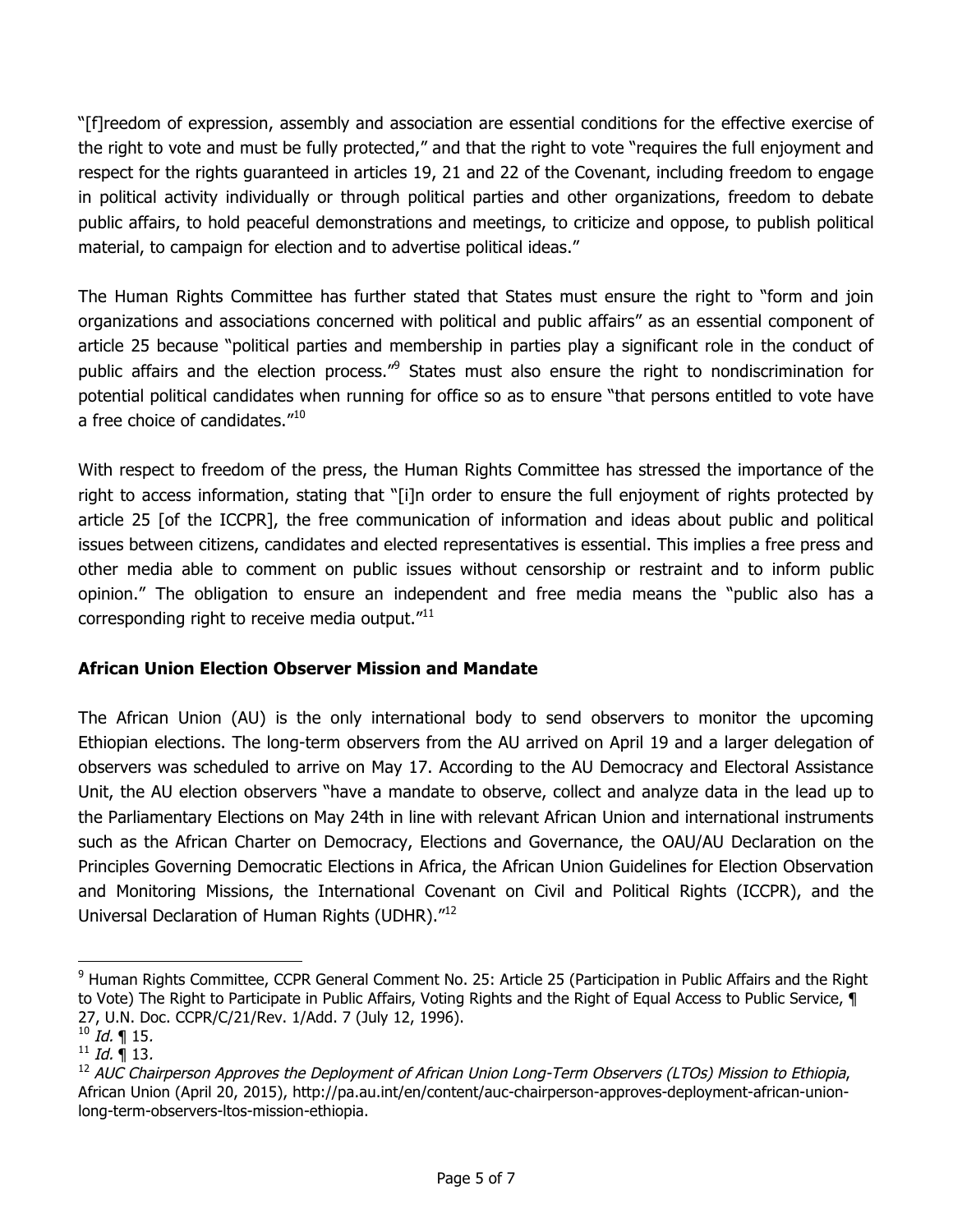#### **Recommendations**

#### To the Ethiopian government:

- Ensure the rights to freedom of assembly and association by allowing political parties and citizens to engage in peaceful assembly and create associations without unlawful restrictions, threats, or harassment as mandated by international law.
- Guarantee the right to freedom of expression including the right to receive and access information – of journalists, bloggers, and citizens expressing dissent by immediately stopping the arrests, interrogation, threats, and detention of journalists, bloggers, human rights activists, and others for the expression of opinions critical of the government.
- Reform the 2009 Anti-Terrorism Proclamation and the Charities and Societies Proclamation in compliance with Ethiopia's international human rights obligations.

#### To the African Union Election Observer Mission:

- Ensure that all election monitoring activities incorporate a human rights-based approach and document all violations of the right to vote and the right to participate in government, including the aforementioned violations of the rights to freedom of expression, assembly, and association.
- Include violations of the rights to freedom of expression, assembly, and association in the final election observation report and explicitly state that these violations detract from the ability to hold free and fair elections.

## To the International Community, including the United Nations, European Union, and the United States:

- Publicly denounce the violations of the rights to vote and participate in government in light of the myriad infringements of the rights to freedom of expression, assembly, and association in the current electoral process.
- Call for assurances that journalists, peaceful protestors, and opposition parties' political leaders and members will be able to freely and publically voice and disseminate their opinions, as well as be allowed to hold public peaceful rallies and legally form associations.
- Call for the reformation of the Anti-Terrorism Proclamation and the Charities and Societies Proclamation Law in line with Ethiopia's international human rights obligations.